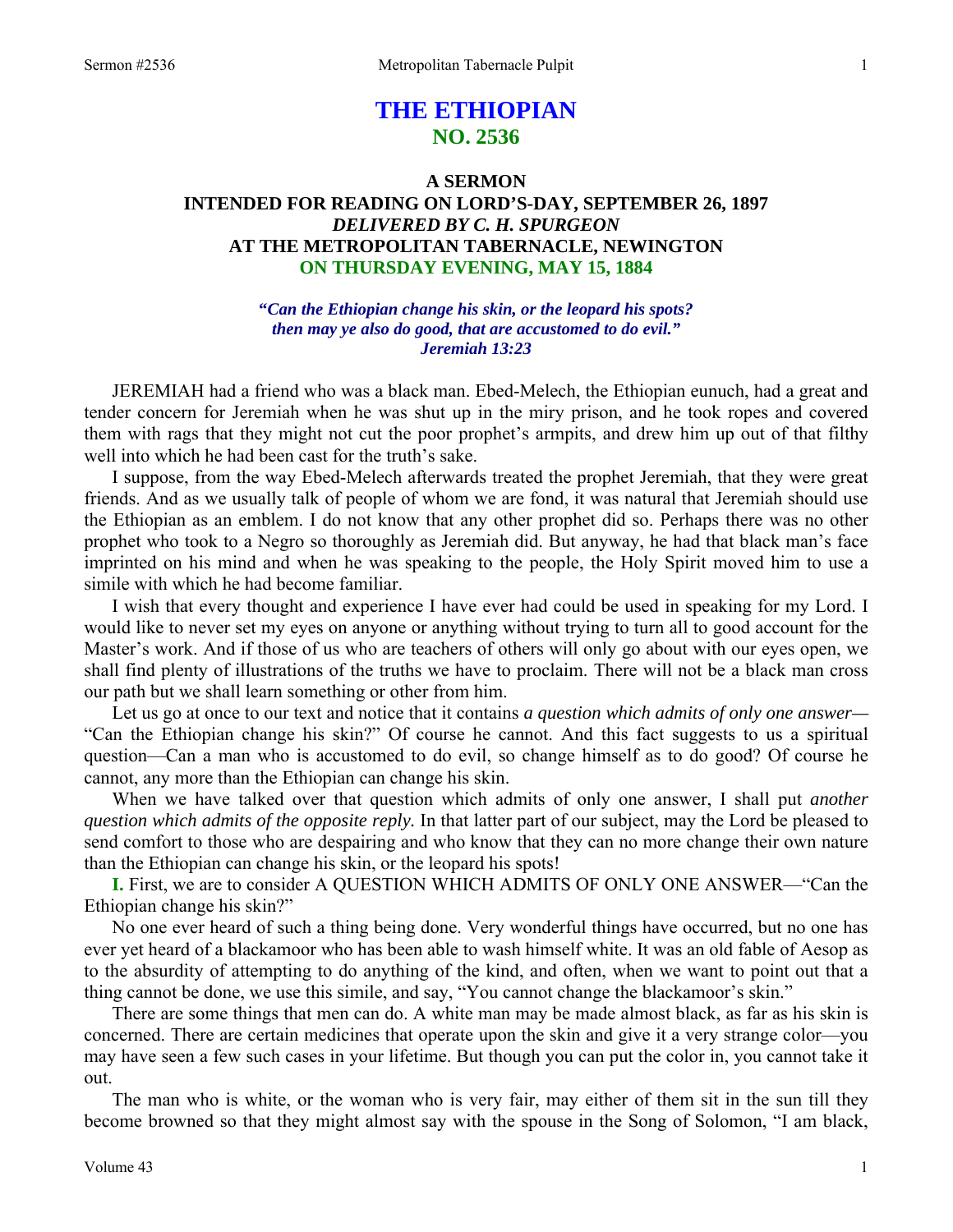because the sun hath looked upon me," but you could not turn a black man white, though you can turn a white man black. You can do what you please by way of spoiling, but you can do nothing by way of mending.

You can make yourself filthy by sin, but you cannot make yourself spiritually clean, do what you will. There is an ease about going down—you can jump down a precipice quickly enough, but who could stand at the bottom of a high cliff and leap to the top at one bound? Man can come down against his will, but he cannot go up even with his will. You can do evil all too readily—you can do it with both hands, greedily, and do it again and again, and not grow weary of it—but to return to the right path, this is the difficulty. As Virgil said about his arduous task when he went down to the land of shades, "Easy is the descent to Avernus, but to return to the clear air again—this is the work, this is the difficulty."

You have all seen persons make themselves black externally—the chimney sweep, in pursuit of his lawful calling, becomes quite as black as a Negro, yet, with a basin of water, he can change the look of his face very speedily, because the blackness is only something outside of him which merely adheres to him for a time.

But the question of our text is, "Can the Ethiopian change his skin?" That is a part of himself and he cannot alter it. The Ethiopian can wash himself clean and he ought to do so, it is his duty to do so. And a man can keep himself moral and he ought to do so, it is his duty. If the Negro is ever so black, he may be clean, but he cannot wash himself white, neither can a sinner cleanse himself from the stains of his guilt.

But remember, dear friends, that, even if an Ethiopian could change his skin, that would be a far smaller difficulty than the one with which a sinner has to deal, for it is not his skin, but his heart which has to be changed. There are some creatures in which, if they lose a limb, it will grow again, or another will come in its place, but there is no creature living that could lose its heart and then grow another.

There is a tree of a certain sort and you can, if you please, graft upon it and it will produce a different kind of fruit. Or you can take off one limb of a tree and another branch may grow—but you cannot change the tree's heart. Even if it were possible for the Ethiopian to change his skin, that would be a change, as we say, only skin-deep, and that is no parallel to the sinner and his sin—the leprosy lies deep within. It is the heart that is "deceitful above all things, and desperately wicked." It is the center and source of thought and action which is polluted and a change must be wrought there. "Can the Ethiopian change his skin?" No, but if he could do so, could a sinner change his heart? Assuredly not.

Observe, dear friends, that the question is about an Ethiopian changing his skin himself. That cannot be done, certainly, but if it could be done, a man could not himself change his own heart. For an evil heart to make its own self good is inconceivable. Darkness never did beget light. You may sit as long as you like in the sepulchre amid the dry bones, but life will never be born of death—life must come from quite a different source.

The earth warms the seeds in her bosom and nourishes them into growth, but if those seeds were dead, all the genial seasons could not make them spring up. And even if the earth could make dead seeds to live, that is not the kind of miracle of which we are speaking— the miracle would be for the dead seed to make itself alive. That is utterly beyond the bounds of possibility.

The figure in our text is a very strong one. As I have said before the Ethiopian cannot change his own skin, but even that figure is not strong enough to express the utter helplessness of human nature as to its own renewal, for the change is greater and deeper—and it is quite impossible that it ever should come from fallen human nature.

Let me try to set forth, in some small measure, the difficulty of this business. The first difficulty is, because the evil that man has is *in his nature.* If sin were merely an accident, then it might be prevented. But it is not so. If sheep were to fall down into the mire, they might soon be up again, and it would be possible to keep them from falling.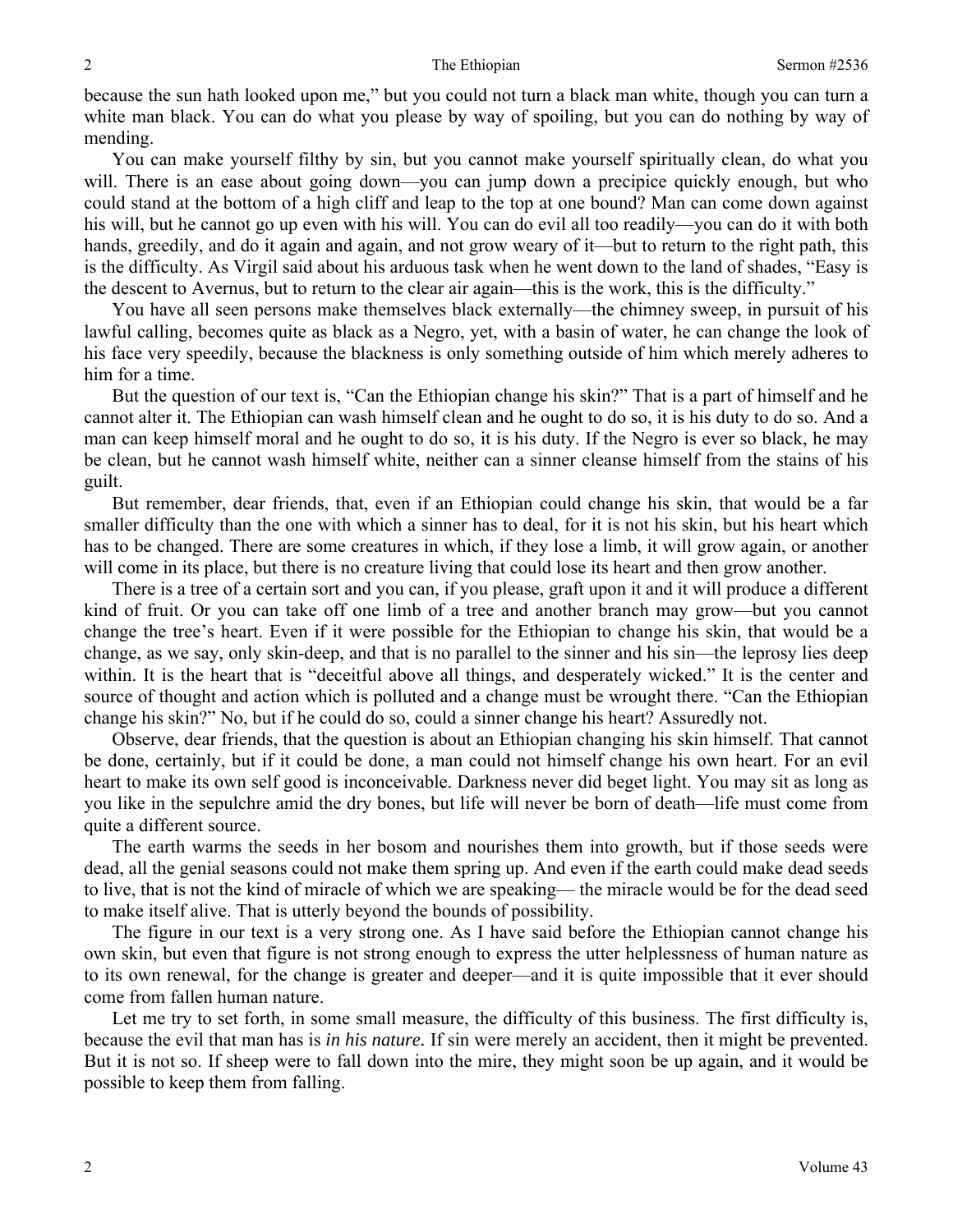But when the swine go down into the mud, they roll in it because they delight in wallowing. As long as there is any mire about and the sow can get there, she will return to her wallowing as long as she remains a sow, for the filthiness is in her nature as well as in that which surrounds her.

And it is so with us so far as sin is concerned. The Ethiopian could wash himself clean, but the blackness of his skin is a part of his Ethiopian nature and he cannot get rid of that. The leopard's spots are not accidental to it, but it has spots because it is a leopard.

So, sin is not accidental to human nature, but it is part and parcel of ourselves. When you see a man, you see a sinner. And if you could look into his heart, you would see the seed-plot of all manner of mischief, which only needs congenial surroundings to fully develop itself. How can a man change his own nature? I do not suppose that, by any possibility, I could ever become an Ethiopian.

I do not think that, if I were to set my mind to the task, I could ever, by any possibility, turn into a Dutchman, because I was not born so—it is not according to my nature. I must remain an Englishman, Essex-born, as long as I live. Only a miracle could make me anything different from that, and the sinner is a sinner right through. Wherever you look at him, he is a sinner, and so he always will be unless a superior power shall intervene to change him.

Alas! also, this evil nature of man brings with it the fact that *his will* is altogether perverted. A man will not cease to do evil and learn to do well, because he has no heart to do it. Sinners do not want to be saved. "Oh!" says one, "I do." But do you understand what it is to be saved? Every sinner would like to escape from going to hell, but that is not what is meant by salvation.

To be saved means to be saved from loving evil, from seeking after it, and living in it. Do you want to be saved from that? Do you want to be saved from falsehood, saved from the indulgence of your passions, saved from strong drink, saved from pride, saved from covetousness? The most of men have not a heart inclined to that—there is some sweet sin of theirs which they would like to sip, at least now and then upon the sly.

That is to say, evil, as evil, is not abhorrent to the natural will, but the natural will of man goes after that which is evil as surely as ever children seek after that which is sweet. Sin is sweet to man and he will have it if he can. How, then, can his nature be changed while he has no will to it? The will is, as it were, the rudder of the ship.

My Lord Will-be-will, according to John Bunyan, is the Lord Mayor of the town of Mansoul. And so he is, and he carries it in a very lordly way. He will have this and he will have that—and he will not have the other—and he is the master of the man. Till the will is changed, till what is called "free will," is made in truth to be free will—free from the chains of evil and the love of sin—the man cannot rise to happiness and God any more than the Ethiopian can change his skin.

Moreover, in connection with this natural depravity and the perversity of the human will, there comes to be *the power of habit.* Oh, what an awful force the power of evil habit has upon a man! It begins at first only like a cobweb—he can break it when he pleases. It grows into a thread and he is somewhat restrained by it. It changes to a cord and he is in a net. It hardens into iron and the iron becomes further hardened into steel—and the man is shut up in it. He becomes like the starling that cried, "I cannot get out. I cannot get out." The sad thing is that the man is in a cage of his own making. It is a sort of living cage which has grown up all round him and he cannot escape from it.

How often is this the case with strong drink! The man at first only took a very little, but how much does he take now? Mr. Wesley, when dining once with a friend of his who had greatly helped him in the district, saw him, after dinner, rise from the table and get just a little brandy and water. And Mr. Wesley said to him, "My friend, what is that?" "I am very much troubled with indigestion," he answered, "but I only take a tablespoonful of brandy in a little water."

"Well," said Mr. Wesley, "that is certainly very little, but my friend, you will want two tablespoonfuls before long to do for you what you think that one does. And then you will want four, and then you will want eight, and unless you give it up, I fear that you will become a drunkard and disgrace the cause of God." After Mr. Wesley was dead, that man still lived a drunkard—he had lost his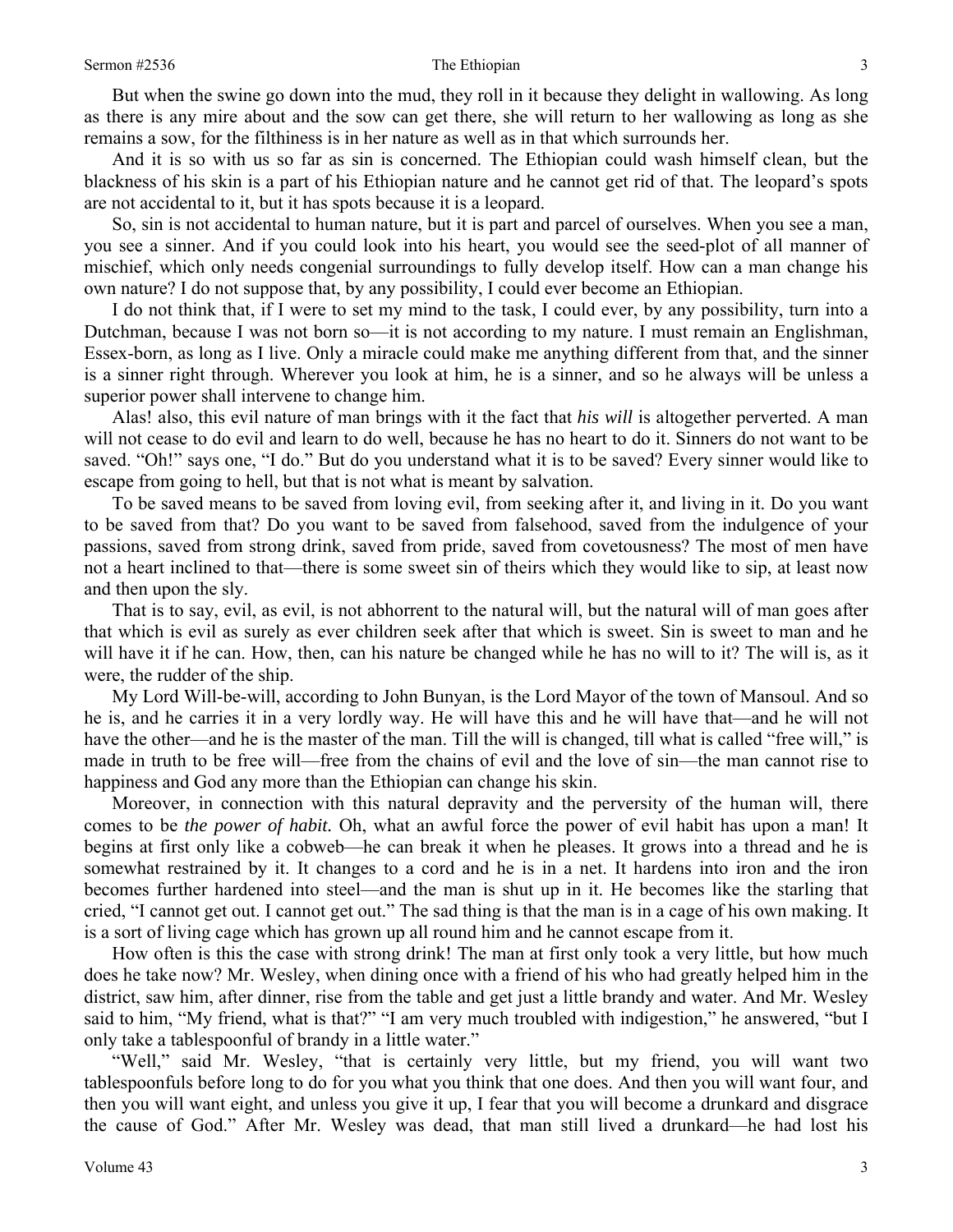reputation, disgraced the people with whom he had been connected, and brought untold sorrow upon himself.

Now, as it is with that one particular sin, so it is with every other. If a sin comes, alone, to your house the first time alone, it will come the next time with seven other devils more wicked than itself and those seven will very soon bring seven each and you will have a legion of devils. And when you get one legion, it is highly probable that another legion will come into the barracks of your heart and stay there.

The beginning of sin is like the letting out of water—just a little drop trickles through the wall of the dike, then it becomes a tiny rivulet which a child's hand can stop—then it increases to a stream, and soon the dike begins to heave, and break, and crack, and by and by it is broken down, and a torrent rushes over town and village, and carries away multitudes of men with it. Beware! That evil habit is a dreadful thing—he who yields to an evil habit is preparing himself for the bottomless pit.

In addition to this habit, I grieve to say that there generally springs up a kind of *delight in sin.* There are, no doubt, some men who, for a time, feel an intense satisfaction in sin. Ay, and not only in their own sins, but they take pleasure in the sins of others. I hope you never hear them talk. If it has ever been your misfortune to do so, you know that they will talk about some piece of filthiness as if it were a brave thing.

They will boast about what some boy has done under their abominable tuition and they seem to take a delight in seeing how precocious he is in everything that is vile. Some men are never happy except when they are destroying souls, and while the deepest pleasure under heaven is to bring a soul to God, the most diabolical pleasure out of hell is certainly that of helping to damn a soul. Yet there are many who seem to take a delight in that terrible work.

How some skeptics endeavor to entrap a youthful believer! How some licentious persons seem to lay themselves out to try and seduce others! How many there are who have become ripe in iniquity and their evil seed is scattered broadcast, sowing sin and everlasting ruin upon every wind that blows! Can such an Ethiopian as that change his skin or such a leopard as that his spots? Of course he cannot—the case is utterly hopeless so far as his own power is concerned.

Further than this, *the force of sin increases upon men.* If a stone is let fall from a tower, it multiplies the pace of its fall in a mathematical ratio. It drops very much faster the last part of its descent than it did at the first. Set anything rolling down a hill and see how the momentum increases. A railway truck has got on a decline—it is running down. It starts slowly enough at first, you might easily stop it. But let it go on and see how it accumulates force as it rushes along, till it breaks through every obstacle.

Well, just such is the power of sin in men—they seem as if they cannot sin enough. Having once given themselves up to the demon power, it comes upon them stronger and yet stronger, till the appetite grows within them into a passion and a fury—and a fire that burns like the flame of Gehenna that cannot be slowed or quenched.

I know what they think at first—that they will go just so far and then stop. Well, try it—no, do not try it. It would be an awful experiment to set a house on fire, intending to let it burn just so much and no more. Can you say to the fire, "You shall come this far, but no farther"? Even if you could say it to fire among standing corn, blown by the wind, yet you would say it in vain to sin. Sin swiftly grows from a pigmy to a giant, and ever increasing in its awful power, it crushes down the man who is in its grip and holds him under its dreadful sway.

There are many drunkards who now have within them a compulsion to drink. They seem as if they could not pass by the door of the drink-shop. There is many an adulterer who cannot glance without a lascivious thought. As for the gambler—and I dare to say that there is no sin that does more swiftly send men down to hell than gambling—having once begun with his shilling and his pound, he will plunge till he has lost his all. There is an awful infatuation about this evil—it is a stream that catches the boat and bears it swiftly along, noiselessly, but with irresistible force, till it comes to the cataract of endless ruin.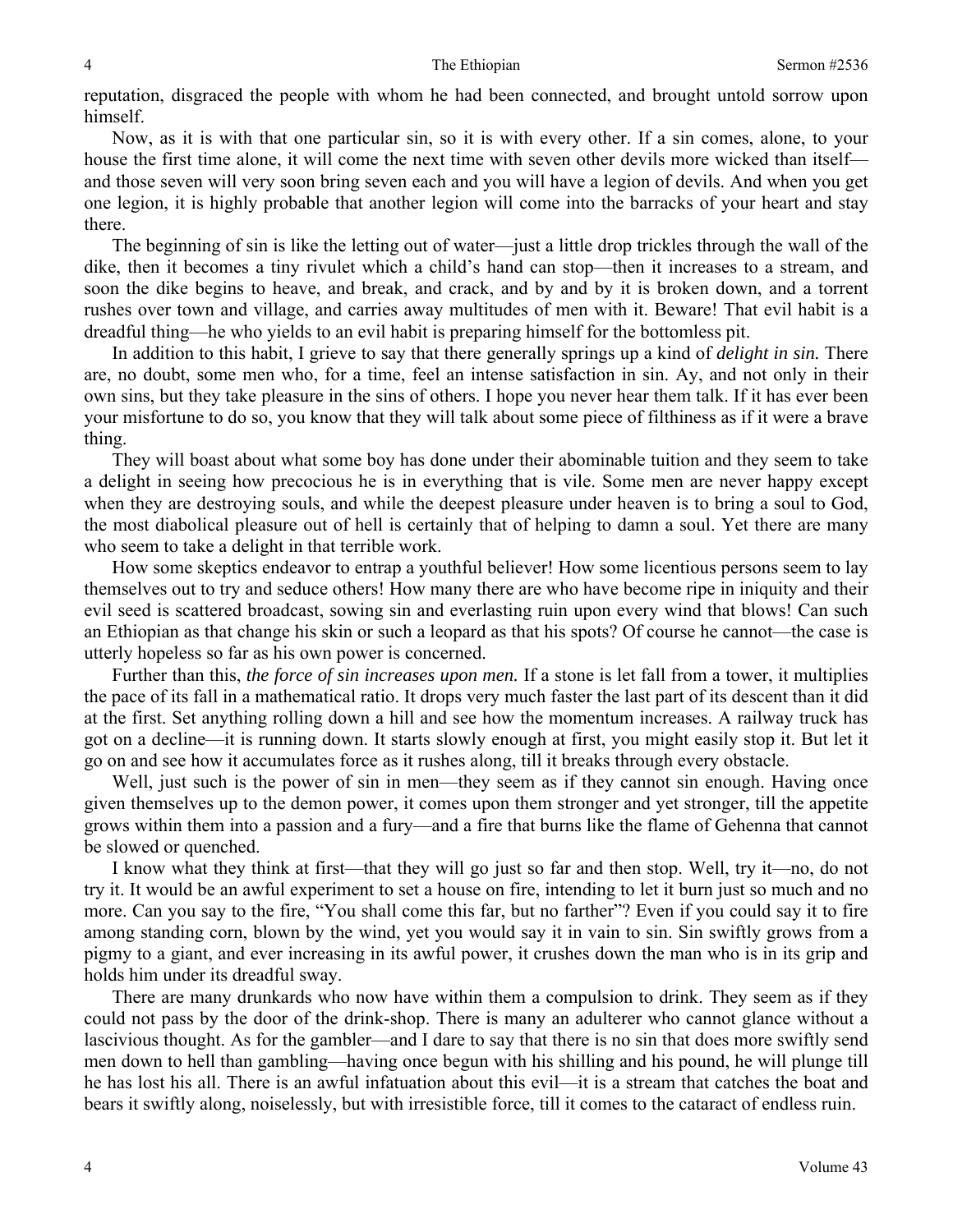Oh, that you could escape! But there are some who never can and never will—and there is not one of us who can escape unless He who is mighty to save shall come in with His own right hand and His holy arm, and get unto Himself the victory. For when once the force of sin really grasps a man, we may ask concerning him, "Can the Ethiopian change his skin?" and answer, "No, he cannot."

Added to all this there is another horrible evil, that is—after a while *the understanding refuses to see.* The man who, at first, knew a thing to be wrong, may continue in it till he does not believe it to be wrong at all. There are men who can utter language which would have chilled their blood when they first began to swear. But now it drops from them as an ordinary word.

I believe that the filthy talkers of our street, or the most of them, do not mean anything by what they say—they have got so hardened in misusing the Lord's name and using obscene language that their understanding does not convict them of having done wrong. They have given Mr. Conscience so much opium that he has gone to sleep. Now and then, perhaps, he wakes up and makes a great noise—but they soon lull him to sleep again—and they go on sinning without compunction.

We read of David, on one occasion, that his heart smote him. It is an ugly knock when your own heart smites you, for that blow comes home. But it is also a blessed knock and if any of you have never felt it, I am very sorry for you. If your heart never smites you, it must be because your conscience has fallen into a dead sleep, or is seared as with a red-hot iron. When a man reaches that stage that he can lie and swear, and then can wipe his mouth and say that there is nothing in it, oh, how shall such a man be changed? "Can the Ethiopian change his skin, or the leopard his spots? then may ye also do good that are accustomed to do evil."

Then, again, as a man's conscience is sent to sleep, so *his heart is hardened against every holy influence that might move him.* He used to go to a place of worship once, he will not go now. He rails at such places and pours contempt upon Gospel ministers and all Christian people. Though he is as bad as he can be, yet he thinks that he is better than they are and he tries to trample under his feet the saints of God. Though such a wretch as he is not worthy, even, to unloose the latchets of their shoes, he cannot have sufficiently bad names for them.

In former times, when there came sickness into the house, he used to pray. And in time of trouble, he sought the Lord. He has had many a trouble since, but he is not at all disturbed about it—he only gets angry against God, and becomes more and more hardened in sin. His dear wife used to have a wonderful influence over him for good, but he has even broken away from that.

And there is that dear girl of his—he loves her very much and she has pleaded with her father. And there is somebody else there, for a little child has led him, but now he feels that all that is a kind of weakness and he will get beyond it. Ah! he is hardening himself. As for his Bible—alas! he never reads that. If there is a word spoken to him by some kind friend who takes an earnest interest in his welfare, he lets it go in at one ear and out at the other—or else he gets into a furious passion and asks who he is that he is to be talked to like that. He is as good as anybody else though he knows all the while, that he is rotten right through.

What is to be done with a man like that? He is determined to go over hedge and ditch to hell. His father, a dear grey-headed old saint, has blocked the way, but he has pushed him aside. His mother has come and said, "My boy, do not ruin yourself," and she has hung about his neck and tried to keep him from sin. But he has shaken her off.

In spite of wife, child, and friends, he is determined to destroy himself. And do you tell me that such a man is able to change himself? Yes, when Ethiopians change their skins and when leopards change their own spots, then will it be done, but not till then. The case is hopeless if it remains with the man himself—the work cannot be accomplished.

You will say that now, surely, I have gone far enough in my description of this man, and so I have, painfully far, but what can he do by which he can change his nature and make a new man of himself? *All outward means are unavailing.* He may go and hear sermons. Well, I know that sermons of my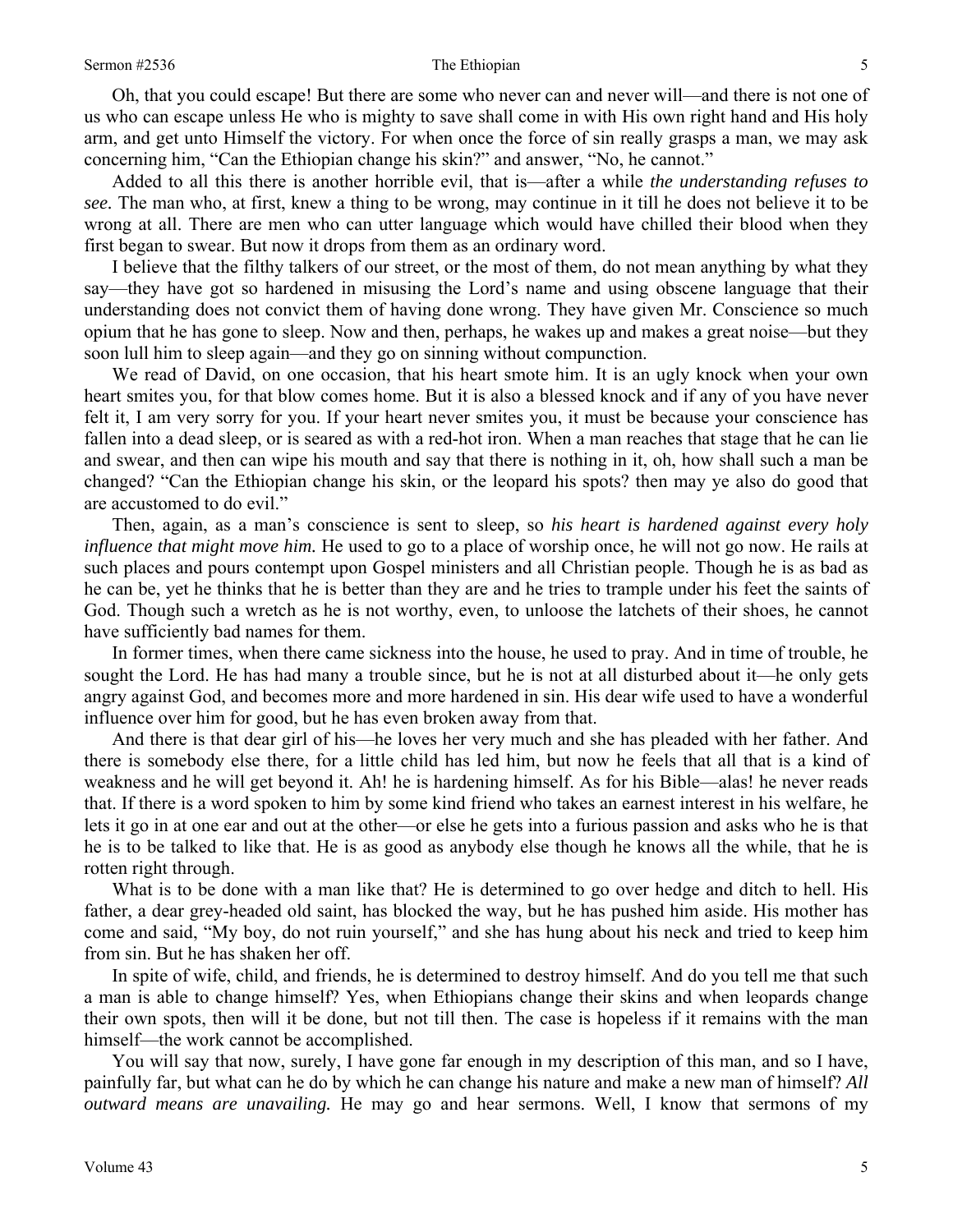preaching will never turn a heart of stone into flesh. Without the Spirit of God there will be no result whatever produced.

The man may be christened, or he may be baptized, but what is there in water drops or water floods that can alter his sinful nature? Why, there have been villains upon earth who have gone through every religious ceremony and yet have ended at the gallows. You may scrub an Ethiopian till you scrub his skin away, but he will be as black as ever when you have done with him.

So is it with the sinner. You may put him through every form and ceremony of the church—and you may make him think that he has accepted the orthodox creed and you may even alter his outward life to a considerable extent—yet, when it is all done, nothing at all will really have been done towards his soul's salvation.

Somebody perhaps asks, "Why, then, do you preach to these people?" Well, I do it principally because I am sent to do it. You see, if God were to send me to preach to the mountains and to bid them move, I would go and do it—and expect to see them move. If He were to bid me go and stand on the shore, and say to the salt sea waves, "Turn into fresh water," I should do it, not because I think the sea, which is salt, can make itself fresh, but because my Lord never sent me on a fool's errand and He will honor the message He tells me to deliver.

I heard somebody say that to tell a dead sinner to live was as if you were to stand at a grave and bid a dead body live. That is exactly it, my dear friends, and you say it is ridiculous. Yes, it is very ridiculous if you leave God out of it, but as we are told to do it, we leave the responsibility of it with the Lord—and we intend to go on with this thing which men call ridiculous. Like Ezekiel, we are commanded to say, "O ye dry bones, hear the word of the LORD." Somebody objects that dry bones cannot hear—that does not matter to us—we are bidden to tell them to hear and we expect that the Lord will enable them to hear what He has commanded us to say to them.

Another reason why we do it is because, when we have been preaching the Gospel to these blackamoors, when we have been holding up Jesus Christ and Him crucified to these Ethiopians, we have seen them turn white. So we shall keep on, dear friends, for though they could not turn themselves white, yet when we have come in the name of the Lord and said to the Ethiopian, "Be white," he has become white before our very eyes.

I have seen, not only hundreds, but I have seen many thousands of persons from whose lips I have heard the story that, though they were formerly persecutors of Christ and His people, they have become His followers. Or though they were fond of drink and every evil thing, they have been washed and made white in the blood of the Lamb. So I shall keep on bidding sinners do this impossible thing, for God working with me, the withered hand shall be stretched out and the dead Lazarus shall come forth from the grave at the bidding of the Lord.

**II.** I said that I would finish up with ANOTHER QUESTION AND ANOTHER ANSWER.

I have only two or three minutes in which to speak about them. The question of the text is, "*Can* the Ethiopian change his skin?" The answer is—No, no, no, no, no, no. Here is the other question—*Can the Ethiopian's skin be changed?* The answer to that is—Yes, yes, yes, as emphatically as we have just now said no, no, no. Can the Ethiopian's skin be changed? Can the sinner's nature be renewed? Yes, for *God can do everything.* 

He changed primeval darkness into light, He changed chaos into order, and God can turn that poor ruined man—that wretched drunkard, swearer, adulterer, into one who is chaste, and pure, and lovely, and honest, for all things are possible with God. He who made us can new-make us. There is nobody who can put your clock in order so well as the man who made it. If your clock has gone wrong, you had better send it to the maker if you can find him out. And there is nobody who can put a heart in order like the God who made the heart. Send your heart to Him, for He can make it new by His blessed Spirit.

Remember, also, that it is provided in the covenant of grace that *the Holy Spirit should make us new.*  It is written, "A new heart also will I give you, and a new spirit will I put within you." God the Holy Ghost, as a Spirit, is master of our spirits. My dear friend with a bad temper, the Holy Ghost can conquer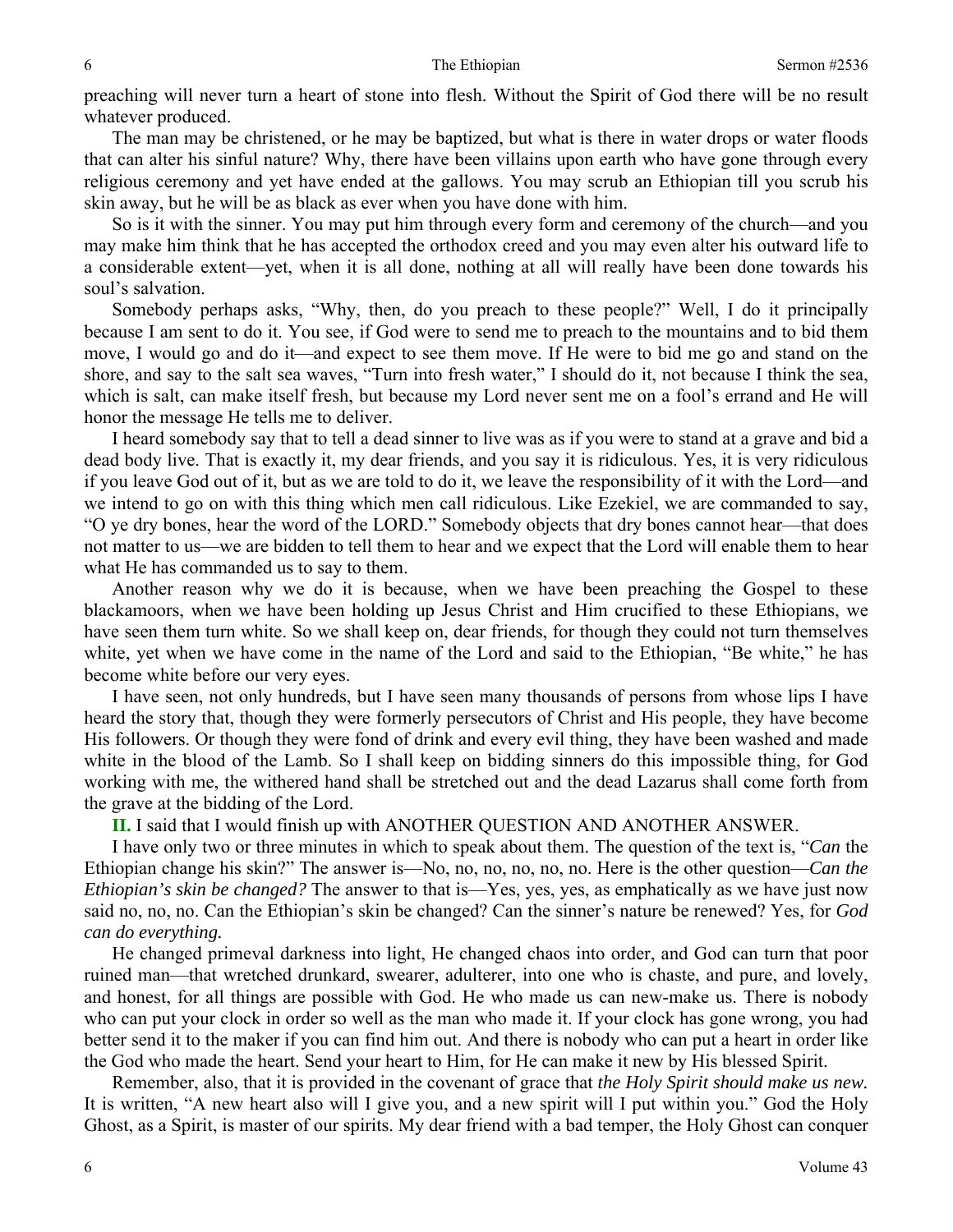that evil. You who have such a forgetful memory, he can conquer that. You who are so proud, He can make you humble. You who feel so hard, He can dissolve the heart of stone, or take it altogether away. Do not doubt that the Ethiopian can have his skin changed by a power outside him and above him.

Further, know you this—*the Lord Jesus Christ has come to save the lost.* If you believe that Jesus is the Christ, you are born of God. If you believe that God raised Jesus Christ from the dead, you shall be saved. To put it in other words, "He that believeth on the Son hath everlasting life." Or to give you the whole Gospel as Christ told us to preach it, "He that believeth and is baptized shall be saved."

If you will come, not to do, but to have all done for you—not to merit salvation, but to receive it as a gift of God's free favor—if you will come just as you are, altogether without desert or anything to plead before God—and you will just say in your heart, "Lord, I adore the love which moved You to give Your Son to die for sinners, and I believe in the great propitiation which He offered for sin," go your way, you are a saved man. If you thus believe, it is not only that you shall be saved, but you *are* saved.

Have you anything to trust to beside Christ? Then you are lost, for you have a mingled faith that is not of God's making. But do you wholly, solely, alone, heartily, and entirely fix your hope on the blood and righteousness of Him whom God has set forth to be a propitiation for sin—then you are a saved man and I know that your heart says, "Blessed be God for that! Now that I love God, what can I do for Him?" That is the way.

I noticed, yesterday, when I was talking to some forty persons who had recently found Christ, that they were, all of them either hard at work for the Lord, or they were asking what they could do for Him. Could I tell them something they could do for their dear Lord who had saved them? There is far more done out of love than there is out of law. Men will not, cannot, do anything to be saved, but when saved, what is there that we cannot do? Live, and then do. Not, do and live. Live in Christ and then serve Him, but do not put the cart before the horse.

Come, dear friends, and trust in Christ. The Lord bless you by His divine Spirit leading you to do so, for Jesus' sake! Amen.

## *EXPOSITION BY C. H.* **SPURGEON**

### *PSALM 78:9-72*

This story of the children of Israel, after they came out of Egypt, is like a looking-glass in which we may, with great sadness, see ourselves reflected.

**Verse 9.** *The children of Ephraim, being armed, and carrying bows, turned back in the day of battle.* 

They had every opportunity of serving their God. He had provided them with fit weapons for the war, but they were cowardly, so they "turned back in the day of battle."

**10-11.** *They kept not the covenant of God, and refused to walk in his law; and forgat his works, and his wonders that he had shewed them.* 

Let each one of us ask, "Does the psalmist describe me?"

**12-13.** *Marvellous things did he in the sight of their fathers, in the land of Egypt, in the field of Zoan. He divided the sea, and caused them to pass through; and he made the waters to stand as an heap.* 

What a marvelous miracle that dividing of the Red Sea was! Did it not make an abiding impression upon them? I will be bound to say that many of them said, "We shall never doubt God again." Yet, they soon did doubt, and murmur, and rebel against Him!

**14-16.** *In the daytime also he led them with a cloud, and all the night with a light of fire. He clave the rocks in the wilderness, and gave them drink as out of the great depths. He brought streams also out of the rock, and caused waters to run down like rivers.* 

It seemed as if there was nothing that the Lord would not do for them—all that they needed for food and refreshment was given to them freely.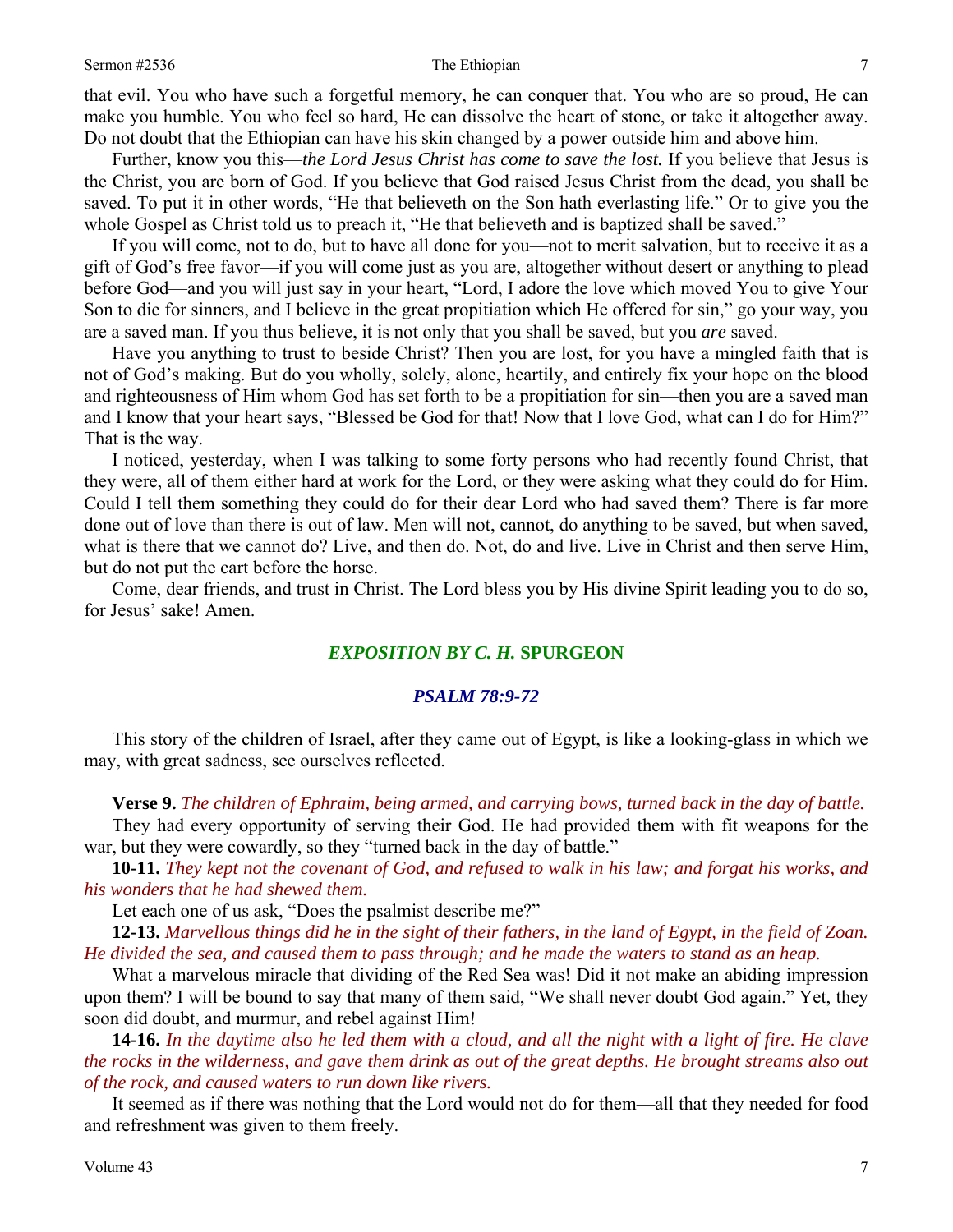**17-18.** *And they sinned yet more against him by provoking the most High in the wilderness. And they tempted God in their heart by asking meat for their lust.* 

He had given them food for their necessities, but now they must have meat for their lusts.

**19.** *Yea, they spake against God; they said, Can God furnish a table in the wilderness?* 

So you see, dear friends, what speaking against God really is. I am afraid that we also have often done that. To question God's power is to speak against Him. Perhaps you have thought lightly of your unbelieving speeches, but God does not think lightly of them—to my mind it seems that there is hardly anything that so grieves Him as the doubts of His people concerning Him.

**20.** *Behold, he smote the rock, that the waters gushed out, and the streams overflowed; can he give bread also? Can he provide flesh for his people?* 

There ought to have been no question as to the Lord's power—the God who could fetch water out of a rock could, if He pleased, make loaves of bread out of the sand under their feet, or cause the very stars to drop with meat for them if necessary.

**21.** *Therefore the LORD heard this, and was wroth:* 

He was really angry with His people because they doubted Him. He loved them, and because He loved them, it cut Him to the quick that they should have questioned His power to bless them.

**21-23.** *So a fire was kindled against Jacob, and anger also came up against Israel; because they believed not in God, and trusted not in his salvation: though he had commanded the clouds from above, and opened the doors of heaven,* 

Unbelief is very hard to kill. God opens the doors and windows of heaven to feed His people, yet, nevertheless, the next time they are in trouble, they begin to stagger at the promise. Oh, shameful unbelief!

**24-29.** *And had rained down manna upon them to eat, and had given them of the corn of heaven. Man did eat angels' food: he sent them meat to the full. He caused an east wind to blow in the heaven: and by his power he brought in the south wind. He rained flesh also upon them as dust, and feathered*  fowls like as the sand of the sea: and he let it fall in the midst of their camp, round about their *habitations. So they did eat, and were well filled: for he gave them their own desire;* 

Yet that was not a blessing to them, and brethren, let us ever be afraid of our own desire, unless that desire comes from the Lord. You know how David puts it in the 37<sup>th</sup> Psalm—"Delight thyself also, in the LORD; and he shall give thee the desires of thine heart." If, however, you find your delight in any earthly thing, it shall be a plague to you to have the desire of your heart. "He gave them their own desire;"

#### **30.** *They were not estranged from their lust.*

For the more lust gets, the more lust wants. It is like the daughter of the horse-leech that always cries, "Give! Give!" God can satisfy the longing soul, but all the world cannot satisfy the cravings of lust.

**30-31.** *But while their meat was yet in their mouths, the wrath of God came upon them, and slew the fattest of them, and smote down the chosen men of Israel.* 

They received what they pined for, but they had a curse with it. Affliction with a blessing is far better than prosperity with a curse.

**32.** *For all this they sinned still, and believed not for his wondrous works.* 

They were dyed ingrain with unbelief, so that it seemed as if it could not be washed out of them.

**33.** *Therefore their days did he consume in vanity, and their years in trouble.* 

A great part of our trouble is the fruit of our own unbelief. It is like hemlock in the furrows of the field. They who distrust God are making a rod for their own back, and before they have done with it, they will have to rue the day in which they thought themselves wiser than God.

**34-36.** *When he slew them, then they sought him: and they returned and enquired early after God. And they remembered that God was their rock, and the high God their redeemer. Nevertheless they did flatter him with their mouth, and they lied unto him with their tongues.*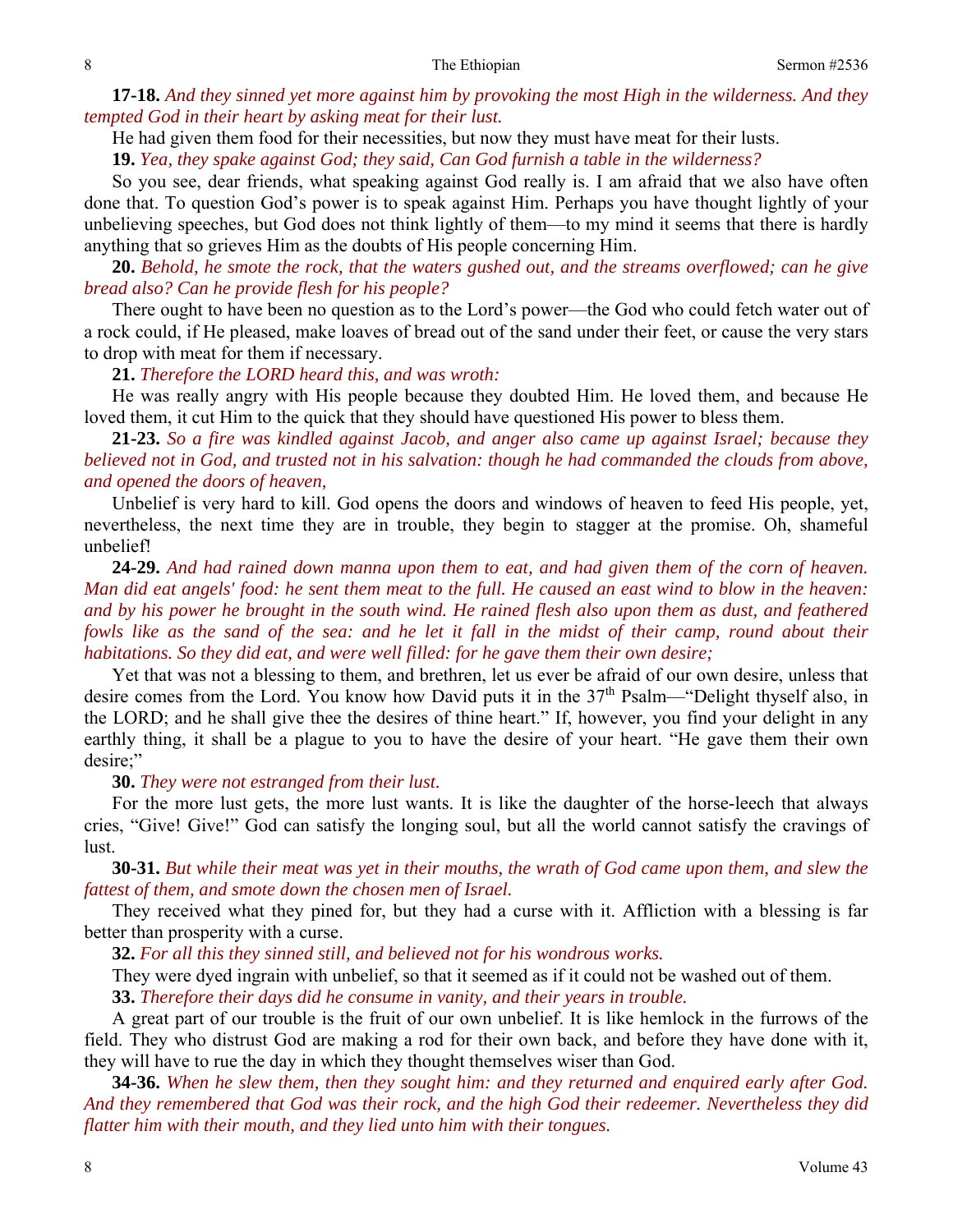Some men are like dull animals that will not go without the whip. Many of us cannot be kept right without constant affliction. If our God gives us a little smooth walking, we go half-asleep, or we trip and stumble. And so He is compelled, as it were, to make our way very rough, and often to strike us with the rod to keep us from falling altogether into sinful slumber. How many there are who, when they seem to turn to God in times of sickness, are not truly penitent! A death-bed repentance may be true, but oh, what a risk there is that it may be false!

**37-51.** *For their heart was not right with him, neither were they stedfast in his covenant. But he, being full of compassion, forgave their iniquity, and destroyed them not: yea, many a time turned he his anger away, and did not stir up all his wrath. For he remembered that they were but flesh; a wind that passeth away, and cometh not again. How oft did they provoke him in the wilderness, and grieve him in the desert! Yea, they turned back and tempted God, and limited the Holy One of Israel. They remembered not his hand, nor the day when he delivered them from the enemy. How he had wrought his signs in Egypt, and his wonders in the field of Zoan: And had turned their rivers into blood; and their floods, that they could not drink. He sent divers sorts of flies among them, which devoured them; and frogs, which destroyed them. He gave also their increase unto the caterpiller, and their labour unto the locust. He destroyed their vines with hail, and their sycomore trees with frost. He gave up their cattle also to the hail, and their flocks to hot thunderbolts. He cast upon them the fierceness of his anger, wrath, and indignation, and trouble, by sending evil angels among them. He made a way to his anger; he spared not their soul from death, but gave their life over to the pestilence; and smote all the firstborn in Egypt; the chief of their strength in the tabernacles of Ham:* 

This is what God did with their enemies who had oppressed them, that He might set His people at liberty. After all that, ought they not to have trusted Him as a little child trusts its mother, without ever a question or a doubt? While He thus overthrew their enemies, see what He did for His own people.

**52-56.** *But made his own people to go forth like sheep, and guided them in the wilderness like a flock. And he led them on safely, so that they feared not: but the sea overwhelmed their enemies. And he brought them to the border of his sanctuary, even to this mountain, which his right hand had purchased. He cast out the heathen also before them, and divided them an inheritance by line, and made the tribes of Israel to dwell in their tents. Yet they tempted and provoked the most high God, and kept not his testimonies:* 

This sad note seems to come over and over again, as if they never could have too much of grieving God. Yet the Lord was still tender towards them. Well may we sing,—

### *"Who is a pardoning God like Thee? Or who has grace so rich and free?"*

**57-64.** *But turned back, and dealt unfaithfully like their fathers: they were turned aside like a deceitful bow. For they provoked him to anger with their high places, and moved him to jealousy with their graven images. When God heard this, he was wroth, and greatly abhorred Israel: so that he forsook the tabernacle of Shiloh, the tent which he placed among men; and delivered his strength into captivity, and his glory into the enemy's hand. He gave his people over also unto the sword; and was wroth with his inheritance. The fire consumed their young men; and their maidens were not given to marriage. Their priests fell by the sword; and their widows made no lamentation.* 

They were dumb with excess of grief. When God chastises His children, He does not play at it. Sometimes, when He is angry at their sin, He lays on the blows fast and heavily, till their very bones are broken, so that they may hate sin as God hates it, and seek after holiness even as God loves it.

So, dear friends, I pray that if any of us have lost the consolations of God and are feeling the weight of His rod, we may begin to inquire what secret thing it is in us which has angered Him, and go back to Him, and seek to stand before Him as once we did. For, otherwise, He will smite, and smite, and smite